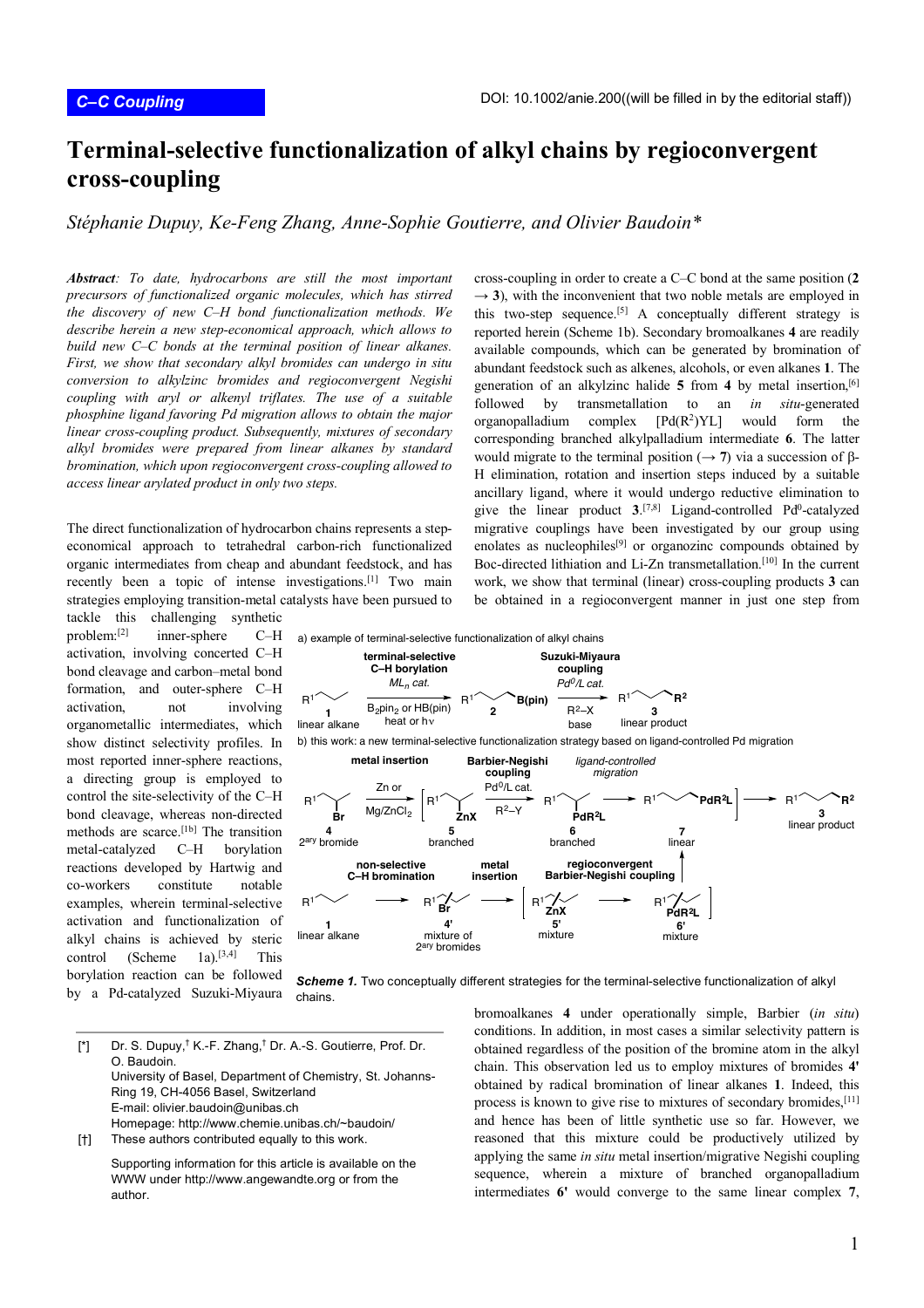thereby furnishing the same linear product **3**.

At the outset of our studies, we sought suitable and practical conditions to generate ( $4 \rightarrow 5$ ) and cross-couple ( $5 \rightarrow 3$ ) alkylzinc reagents *in situ*, in order to maximize the overall step economy. Such direct Barbier-Negishi couplings have been reported by Lipshutz and co-workers, who employed water as solvent and a diamine as additive, either in the presence of a surfactant  $[12]$  or under "on-water" conditions.[13] An improved catalytic system, allowing to couple a range of cyclic bromoalkanes and aryl electrophiles, has been recently disclosed by Buchwald and co-workers.[14] However, to the best of our knowledge, alkyl-aryl couplings have not been reported using non-aqueous conditions.[15,16] We reasoned that aryl triflates ( $Y = \text{OTf}$ ) would be suitable electrophiles, since they should not undergo zinc insertion, and therefore should be orthogonal to alkyl halides **4**. Hence, we started to investigate the coupling of aryl triflate **8a** with an excess of the organozinc reagent generated from 2-bromopropane  $4a$ , zinc dust and LiCl in THF,  $[6a]$  in the presence of a Pd catalyst formed *in situ* from Pd<sub>2</sub>dba<sub>3</sub> and a suitable phosphine ligand (Table 1). The choice of the latter was guided by our previous studies on migrative Negishi couplings, wherein flexible phenylazole-based ligands were found to induce the highest selectivities in favor of the linear product.<sup>[10]</sup> After testing a library of home-made ligands from this family (Table S1), we found that phenyl-pyrrole-based phosphine **L1** containing *n*-butyl *P*substituents, which is easily synthesized in one step from *N*-

**Table 1.** Linear-selective Barbier-Negishi coupling: optimization of the reaction conditions

| OTf<br>х                                                                                         | $Pd_2dba_3$ (2.5 mol%)<br>ligand (7.5 mol%)             |                                                | n-Pr        | i-Pr                                             |
|--------------------------------------------------------------------------------------------------|---------------------------------------------------------|------------------------------------------------|-------------|--------------------------------------------------|
|                                                                                                  | THF, 60 °C, 16 h                                        | R                                              |             | R                                                |
| $0.5$ mmol<br>$8a: R = OMe$<br>$4a: X = Br$<br>$4b: X = C1$<br>$8b: R = CO2Et$<br>$4c: X = MgCl$ |                                                         | linear (I)<br>$3a: R = OMe$<br>$3b: R = CO2Et$ |             | branched (b)<br>$9a: R = OMe$<br>$9b: R = CO2Et$ |
| ligands:                                                                                         |                                                         |                                                |             |                                                  |
| $P(n-Bu)_2$<br>NMe <sub>2</sub><br>Cy <sub>2</sub> P                                             |                                                         |                                                |             |                                                  |
|                                                                                                  |                                                         |                                                |             |                                                  |
| j 1<br>linear-selective                                                                          | Me <sub>2</sub> N<br>$L2$ (CPhos)<br>branched-selective |                                                |             |                                                  |
| Entry<br>Organometallic reagent<br>(equiv)                                                       | R                                                       | Ligand                                         | $1/b^{[a]}$ | GC yield (%)<br>of $3^{[b]}$                     |
| 1<br>4a/Zn/LiCl(2)                                                                               | OMe                                                     | 1 <sup>1</sup>                                 | 90/10       | 18                                               |
| 4a/Mg/LiCl/ZnCl <sub>2</sub> (4)<br>2                                                            | OMe                                                     | 1 <sup>1</sup>                                 | 91/9        | 73 (91) <sup>[c]</sup>                           |
| 4a/Mg/LiCl (4)<br>3                                                                              | OMe                                                     | 1 <sup>1</sup>                                 | 87/13       | 52                                               |
| 4<br>4b/Mg/LiCl(4)                                                                               | OMe                                                     | $\mathsf{I}^1$                                 | 89/11       | 62                                               |
| 4c/LiCl (1.3)<br>5                                                                               | OMe                                                     | $\mathsf{I}^1$                                 | 88/12       | 72                                               |
| 4b/Mg/LiCl/ZnCl <sub>2</sub> (4)<br>6                                                            | OMe                                                     | 1 <sup>1</sup>                                 | 92/8        | 45                                               |
| 4a/Mg/LiCl/ZnCl <sub>2</sub> (4)<br>7                                                            | OMe                                                     | 1 <sup>2</sup>                                 | <2/98       | $82^{[d]}$                                       |
| 8<br>$4a/Mg/LiCl$ (4)                                                                            | CO <sub>2</sub> Et                                      | 1 <sup>1</sup>                                 | 63/37       | 10                                               |
| 4a/Mq/LiCl/ZnCl <sub>2</sub> (4)<br>9                                                            | CO <sub>2</sub> Et                                      | $L^1$                                          | 87/13       | $76^{[c]}$                                       |
| 10<br>4a/Mg/LiCl/ZnCl <sub>2</sub> (2)                                                           | OMe                                                     | $\mathsf{I}^1$                                 | 92/8        | $82(83)^{[c]}$                                   |
| $11^{[e]}$<br>4a/Mg/LiCl/ZnCl2 (2)                                                               | OMe                                                     | 1 <sup>1</sup>                                 | 92/8        | 76 (80) <sup>[c]</sup>                           |
| $12^{[f]}$<br>4a/Mg/LiCl/ZnCl <sub>2</sub> (2)                                                   | OMe                                                     | $L^1$                                          | 92/8        | 66 (64) <sup>[c]</sup>                           |

[a] Linear/branched ratios measured by GCMS. [b] Determined by GCMS using tetradecane as an internal standard. [c] Yield of isolated mixture of linear/branched products. [d] Yield of isolated branched product **9a**. [e] Using 1.25 mol% Pd<sub>2</sub>dba<sub>3</sub>/2.5 mol% L<sup>1</sup>. [f] Using 0.625 mol% Pd<sub>2</sub>dba<sub>3</sub>/1.25 mol% L<sup>1</sup>. Tf = trifluoromethanesulfonyl.

phenylpyrrole, provided the highest linear selectivity, presumably due to its high degree of flexibility at both the phenyl–pyrrole and the P–alkyl bonds. Gratifyingly, using 5 mol% Pd and 7.5 mol% of **L1**, a mixture of linear (**3a**) and branched (**9a**) products was obtained with good selectivity (9:1) albeit very low yield, presumably caused by the slow zinc insertion (entry 1). We thus looked for conditions allowing to generate the organozinc intermediate more rapidly. Gratifyingly, under Knochel's conditions employing a mixture of Mg, LiCl and ZnCl<sub>2</sub>,<sup>[6b]</sup> the yield was greatly improved, whereas a good linear/branched (l/b) selectivity was maintained (entry 2). Interestingly, omitting zinc chloride afforded similar results, starting either from 2-bromopropane **4a** or 2-chloropropane **4b** (entries 3-4). A control experiment with the commercially available, pre-formed Grignard reagent **4c** also led to a similar outcome (entry 5). Of note, 2-chloropropane also proved a competent reactant in the presence of  $ZnCl<sub>2</sub>$ , albeit with a lower yield (entry 6). Importantly, when the more rigid and bulky phosphine **L2** developed by Buchwald and coworkers was employed,<sup>[17]</sup> the selectivity was completely reversed, thus leading exclusively to the branched product **9a** in 82% yield (entry 7). These results highlight the role of the ligand in the linear/branched selectivity control. Moreover, they show that both linear and branched products can be synthesized in a divergent manner from the same reactants by choosing a different ligand. The reaction of aryl triflate **8b** containing the more electrophilic ester substituent was next studied to further probe the utility of the Mg to

Zn transmetallation (entries 8-9). As suspected, adding  $ZnCl<sub>2</sub>$ proved to be crucial to perform the desired coupling successfully (entry 9), since only low amounts of coupling product were observed in its absence (entry 8). These results show that  $ZnCl<sub>2</sub>$  can be omitted for less sensitive substrates such as **8a** (entries 3-5), but also that the Mg/LiCl/ZnCl<sub>2</sub> system should provide better chemoselectivity and versatility. Final refinements of reaction conditions were achieved by diminishing the quantity of *in situ*-generated organozinc reagent to 2 equiv (entry 10), and by lowering the catalyst loading to 2.5 mol% Pd and ligand (entry 11). Further decreasing the loading to 1.25 mol% Pd turned out to be viable, but the yield was lower (entry 12). Finally, the reactions of **8a** with deuterated 1- and 2-bromopropane showed a pronounced deuterium scrambling over the three carbons, thereby indicating that palladium migrates in a reversible fashion along the alkyl chain (Figure S1).

The substrate scope was next studied under the optimal conditions employing 2.5 mol% of Pd catalyst (Scheme 2). The catalyst loading was doubled when incomplete conversions were observed. We first investigated the reactivity and selectivity of structurally diverse linear alkyl bromides, that were either commercially available, or synthesized in a few steps via standard chemistry, using triflate **8a** as an electronically and sterically unbiased electrophile (Scheme 2a). All three isomers of bromopentane **4d-f** gave rise to the same coupling product **3c** with l/b selectivities above  $90:10$  in the presence of ligand  $L<sup>1</sup>$ . In contrast, replacing **L1** with CPhos **L2** led to a mixture of both branched products, and no linear product was observed. The more sensitive bromoesters **4g-h** furnished product **3d** with a slightly reduced selectivity (87:13-89:11). However, these examples further demonstrate the good chemoselectivity of this process. Surprisingly, isomeric bromides **4i-j** containing a phenyl ring led to the major linear product **3e** with significantly different selectivities. Moreover, the reaction of bromide **4k** did not give any coupling product. These results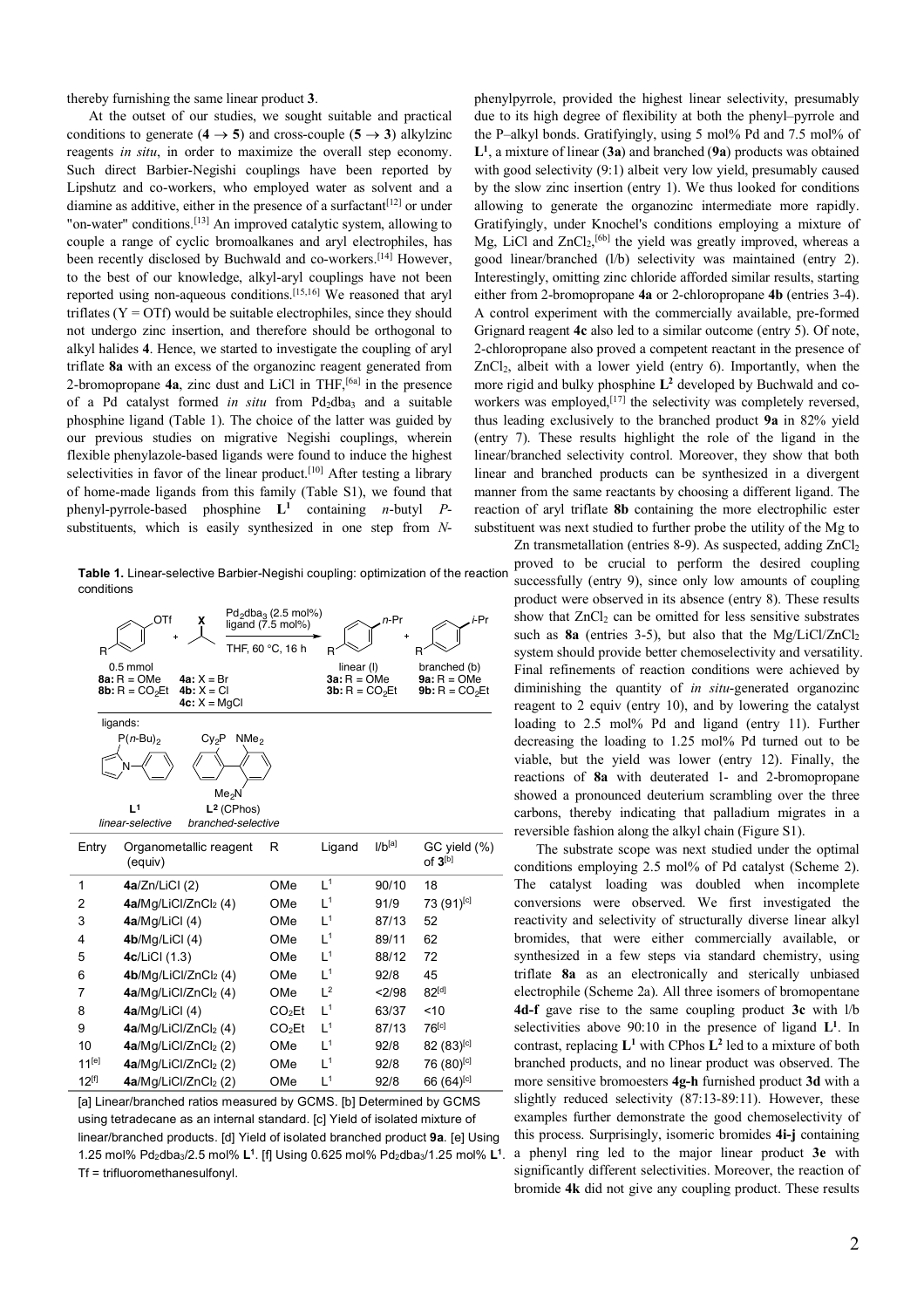suggest that the presence of a benzylic position on the alkyl chain disfavors both the Pd migration and the C–C reductive elimination.



*Scheme 2.* Scope and limitations of the regioconvergent cross-coupling. Standard reaction conditions: R<sup>2</sup>OTf 8 (1 mmol), alkyl bromide 4 (2 equiv), Mg (2 equiv), LiCl (2 equiv), ZnCl2 (2 equiv), Pd<sub>2</sub>dba<sub>3</sub> (1.25 mol%), L<sup>1</sup> (2.5 mol%), THF, 60 °C, 16 h. Linear/branched ratios were measured by GCMS. Yields refer to the isolated linear/branched mixture. [a] Isomeric purity of starting bromides determined by GCMS; for **4e** and **4f**, the minor isomer was the other secondary bromide. [b] With **L2** as the ligand, a mixture of 2- and 3-arylpentanes was obtained with ratios of 93:7 for **4e** and 70:30 for 4f with no trace of linear product 3c. [c] Using 2.5 mol% Pd<sub>2</sub>dba<sub>3</sub>/5 mol% L<sup>1</sup>. [d] With L<sup>2</sup> as the ligand, a 2:1 ratio of **3k**/anisole was obtained. [e] Using 4 equiv ZnCl2. [f] With **L2** as the ligand, the l/b ratio was 73:27. [g] i) migrative cross-coupling; ii) H<sub>2</sub>, Pd/C, EtOH (55% for 2 steps); iii) LiOH, THF/H2O (quant.). [h] Yield of the pure linear product; in this case the l/b ratio could not be determined.

In addition to an ethyl ester (**3d**), the reaction was found to be compatible with other useful functional groups such as a TBSprotected alcohol (**4l-m**), a Bocprotected secondary amine (**3h**), and an acetal (**3i**). In particular, TBS-protected bromide **4l** led to alcohol **3f** in both excellent yield (82% for two steps after acidmediated deprotection of the TBS group), and selectivity (l/b 93:7). The migrative arylation of the longer-chain TBS-protected bromoalcohol **4m**, wherein the bromine atom was installed at a more central position of the alkyl chain (similar to **4h**), also proceeded with acceptable yield and good selectivity. Interestingly, the reaction of 2-bromo-4 methylpentane **4p** containing a tertiary carbon led to compound **3j** as the sole linear product with good yield and 89% selectivity. No trace of the other possible linear product was observed, thereby indicating that branching arrests Pd migration along the alkyl chain. Tertiary halides such as *tert*-butyl bromide and iodide failed to react under the same Barbier-type conditions. We hypothesized that this lack of reactivity might originate from the Mg insertion step, which is known to be very slow with tertiary halides<sup>[18]</sup> Hence, we directly engaged commercially available *tert*-butylmagnesium chloride **4q**, which indeed gave rise to the corresponding linear product **3k** in 63% yield with no trace of branched product. The same selectivity in favor of the linear product was obtained with ligand  $L^2$  and it is therefore essentially substratecontrolled with this substrate, but in this case product **3k** was accompanied by large amounts of anisole and could not be isolated from the crude mixture – therefore ligand  $L<sup>1</sup>$  seems to be the most suitable ligand for tertiary substrates as well.

Next, the scope with regard to the triflate was investigated using 3 bromopentane **4f** as the alkyl bromide (Scheme 2b). The reaction conditions were found to be compatible with a variety of electron-poor and electron-rich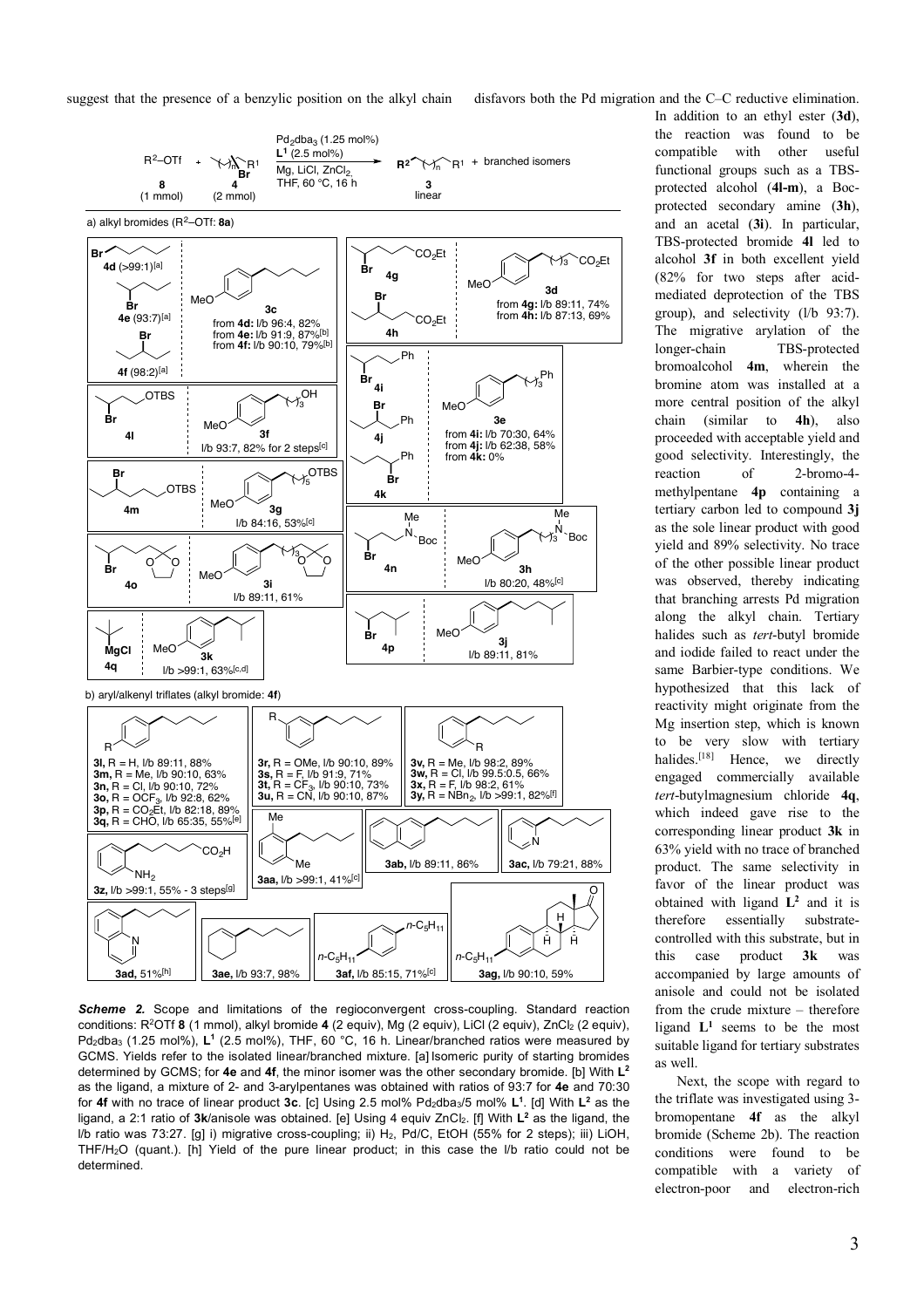substituents on the *para* (**3l-p**) and *meta* (**3r-u**) positions, thereby providing the linear product with good yields (62-89%) and l/b selectivities (82:18-92:8). A chlorine atom (**3n**) and electrophilic ester and nitrile functional groups (**3p**, **3u**) were well tolerated. Even the more electrophilic aldehyde **3q** could be obtained, albeit in lower yield and selectivity despite the use of a larger excess of ZnCl2 to prevent the nucleophilic addition of the Grignard intermediate. *Ortho* substituents provided higher l/b ratios (**3v-y**), consistent with previous work.<sup>[9,10]</sup> A control experiment with ligand **L2** showed that the selectivity is both substrate and ligand-controlled in this case (for product  $3y$ :  $1/b > 99$ :1 with  $L^1$  and 73:27 with  $L^2$ ). An interesting combination of alkyl bromide and aryl triflate featuring bromoester **4g** and *ortho*-dibenzylaminophenyl triflate allowed to synthesize original h-aminoacid **3z** in 55% overall yield for three steps after hydrogenation and ester hydrolysis. Other interesting aryl triflates included those containing two *ortho* substituents (**3aa**), a naphthyl ring (**3ab**), and a heteroarene (**3ac-ad**). Interestingly, as shown with product **3ae**, the reaction is not limited to (hetero)aryl triflates, and cyclohexenyl triflate also gave excellent results (l/b 93:7, 98%). In addition, a bis-triflate reacted on both sides, to give the double cross-coupling product **3af** in good yield and selectivity. Finally, a more complex estrone-derived triflate was reacted successfully (**3ag**).

As a proof-of-concept experiment toward the development of a two-step linear-selective functionalization of alkanes, an equimolar mixture of bromopentanes **4d-f** was prepared and reacted with aryl triflate **8a** under the standard cross-coupling conditions (Scheme 3a).



**3aj** (n = 9), l/b 97:3, 65%[c]

**Scheme 3.** Development of a two-step functionalization of linear alkanes. Linear/branched ratios were measured by GCMS. Yields refer to the isolated linear/branched mixture. [a] ArOTf (1 mmol), mixture of alkyl bromides (2 equiv), Mg (2 equiv), LiCl (2 equiv), ZnCl<sub>2</sub> (2 equiv), Pd<sub>2</sub>dba<sub>3</sub> (1.25 mol%), **L1** (2.5 mol%), THF, 60 °C, 16 h. [b] Isomeric composition for pentane: 2-bromopentane/3-bromopentane 79:21; for hexane: 2 bromohexane/3-bromohexane 59:41; for dodecane: mixture of five secondary bromododecane isomers 19:17:20:18:26. [c] Using 2.5 mol% Pd<sub>2</sub>dba<sub>3</sub>/5 mol% of L<sup>1</sup>.

The corresponding linear product **3c** was obtained with a yield (84%) and a selectivity (l/b 93:7) which are consistent with the results obtained with isolated bromopentanes (see Scheme 2a, top left). This result suggested that the same principle would be applicable to perform the regioconvergent coupling of mixtures of alkyl bromides of different molar compositions, synthesized by alkane bromination. To test this hypothesis, the non-selective radical monobromination of three linear alkanes **1a-c** was performed in an efficient and scalable manner using  $Br<sub>2</sub>/MnO<sub>2</sub>$  as a convenient system,[19] and the corresponding mixtures of secondary alkyl bromides were employed in the migrative cross-coupling with various electrophiles (Scheme 3b). Excellent results were obtained with *n*-pentane **1a**, *n*-hexane **1b** and even dodecane **1c**, which furnished the five linear products **3c**, **3ah** and **3ai-ak**, respectively, with good to high l/b selectivities depending on the employed aryl triflate. Gratifyingly, the scale of the bromination/regioconvergent coupling giving rise to product **3ak** could be increased tenfold without significant decrease of the efficiency (61% yield on 10 mmol vs. 67% on 1 mmol of aryl triflate).

In conclusion, we have developed a cross-coupling method based on ligand-induced Pd migration, which allows to obtain functionalized alkanes from easily accessible branched alkyl bromides with good to high selectivity for the linear product. Highly practical Barbier-type conditions have been devised to *in situ* generate and cross-couple the intermediate organozinc species. Various positional isomers of the same alkyl bromide gave rise to the linear cross-coupling product with a comparable selectivity. This

> regioconvergent coupling was coupled to a non-selective radical monobromination step, thereby enabling the synthesis of terminal arylated products in only two steps from linear alkanes. The current two-step C–H functionalization method is cost-effective, chemoselective, and operates under mild conditions and at reasonable catalyst loading.

Received: ((will be filled in by the editorial staff)) Published online on ((will be filled in by the editorial staff))

## *Acknowledgments*

This work was financially supported by Agence National de la Recherche (ANR-14-CE06-0001), the China Scholarship Council, the Swiss National Science Foundation (200021\_165987) and the University of Basel. We thank Dr. Mouâd Alami, Dr. Grégory Danoun, Prof. Dr. Andreas Pfaltz and Prof. Dr. Thomas Ward for helpful suggestions and comments, and Dr. Daniel Häussinger for assistance with NMR experiments.

**Keywords:** C–C coupling **·** palladium **·** remote functionalization

[1] a) R. Jazzar, J. Hitce, A. Renaudat, J. Sofack-Kreutzer, O. Baudoin, *Chem.–Eur. J.* **2010**, *16*, 2654-2672; b) J. F. Hartwig, *J. Am. Chem. Soc.* **2016**, *138*, 2-24.

[2] a) A. R. Dick, M. S. Sanford, *Tetrahedron* **2006**, *62*, 2439- 2463; b) T. Newhouse, P. S. Baran, *Angew. Chem. Int. Ed.* **2011**, *50*, 3362-3374.

[3] a) I. A. I. Mkhalid, J. H. Barnard, T. B. Marder, J. M. Murphy, J. F. Hartwig, *Chem. Rev.* **2010**, *110*, 890-931; b) J. F. Hartwig, *Acc. Chem. Res.* **2012**, *45*, 864-873.

[4] For a two-step alkane dehydrogenation/ isomerization/silylation or borylation strategy: X. Jia, Z. Huang, *Nature Chem.* **2016**, *8*, 157-161.

**<sup>3</sup>ak** (n = 9), l/b >99:1, 67% **61% (1.7 g) on 10 mmol scale**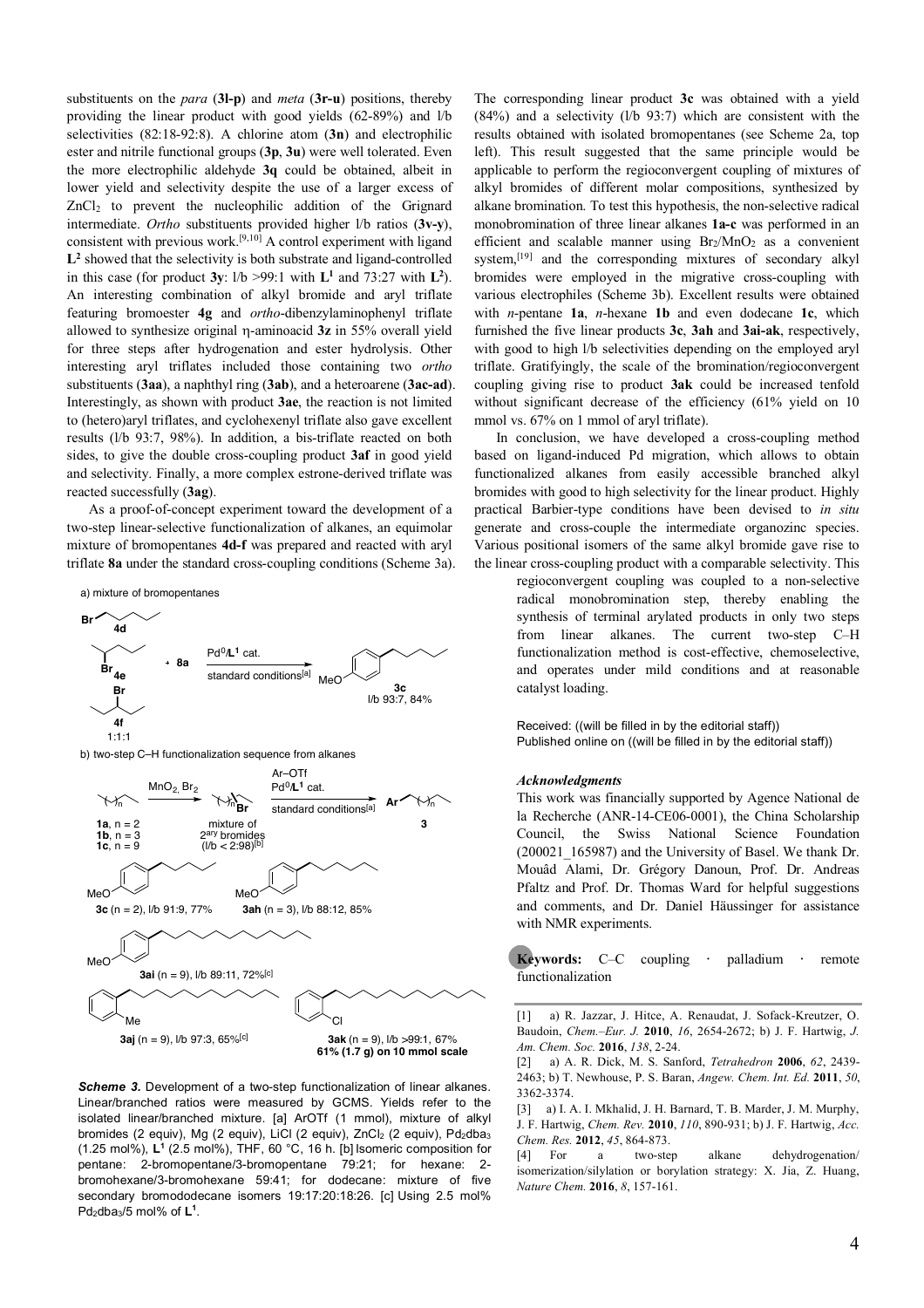- [5] J. D. Lawrence, M. Takahashi, C. Bae, J. F. Hartwig, *J. Am. Chem. Soc.* **2004**, *126*, 15334-15335.
- [6] a) A. Krasovskiy, V. Malakhov, A. Gavryushin, P. Knochel, *Angew. Chem. Int. Ed.* **2006**, *45*, 6040-6044; b) T. D. Blümke, F. M. Piller, P. Knochel, *Chem. Commun.* **2010**, *46*, 4082-4084.
- [7] For recent Pd-catalyzed long-range cross-couplings and alkene isomerizations proceeding via a similar mechanism: a) B. J. Stokes, S. M. Opra, M. S. Sigman, *J. Am. Chem. Soc.* **2012**, *134*, 11408-11411; b) E. W. Werner, T.-S. Mei, A. J. Burckle, M. S. Sigman, *Science* **2012**, *338*, 1455-1458; c) T.-S. Mei, E. W. Werner, A. J. Burckle, M. S. Sigman, *J. Am. Chem. Soc.* **2013**, *135*, 6830-6833; d) T.-S. Mei, H. H. Patel, M. S. Sigman, *Nature* **2014**, *508*, 340-344; e) B. J. Stokes, A. J. Bischoff, M. S. Sigman, *Chem. Sci.* **2014**, *5*, 2336-2339; f) E. Larionov, L. Lin, L. Guénée, C. Mazet, *J. Am. Chem. Soc.* **2014**, *136*, 16882-16894; g) H. H. Patel, M. S. Sigman, *J. Am. Chem. Soc.* **2015**, *126*, 3462-3465; h) C. Zhang, C. B. Santiago, L. Kou, M. S. Sigman, *J. Am. Chem. Soc.* **2015**, *137*, 7290-7293; i) L. Lin, C. Romano, C. Mazet, *J. Am. Chem. Soc.* **2016**, *138*, 10344-10350.
- [8] For reviews on remote functionalization: a) I. Franzoni, C. Mazet, *Org. Biomol. Chem.* **2014**, *12*, 233-241; b) A. Vasseur, J. Bruffaerts, I. Marek, I. *Nature Chem.* **2016**, *8*, 209-219.
- [9] a) A. Renaudat, L. Jean-Gérard, R. Jazzar, C. E. Kefalidis, E. Clot, O. Baudoin, *Angew. Chem. Int. Ed.* **2010**, *49*, 7261-7265; b) P. Larini, C. E. Kefalidis, R. Jazzar, A. Renaudat, E. Clot, O. Baudoin, *Chem. Eur. J.* **2012**, *18*, 1932-1944; c) S. Aspin, A.-S. Goutierre, P. Larini, R.

Jazzar, O. Baudoin, *Angew. Chem. Int. Ed.* **2012**, *51*, 10808-10811; d) S. Aspin, L. López-Suárez, P. Larini, A.-S. Goutierre, R. Jazzar, O. Baudoin, *Org. Lett.* **2013**, *15*, 5056-5059.

- [10] a) A. Millet, P. Larini, E. Clot, O. Baudoin, *Chem. Sci.* **2013**, *4*, 2241- 2247; b) A. Millet, D. Dailler, P. Larini, O. Baudoin, *Angew. Chem. Int. Ed.* **2014**, *53*, 2678-2682.
- [11] A. A. Fokin, P. R. Schreiner, *Adv. Synth. Catal.* **2003**, *345*, 1035-1052.
- [12] a) A. Krasovskiy, C. Duplais, B. H. Lipshutz, *J. Am. Chem. Soc.* **2009**, *131*, 15592-15593; b) A. Krasovskiy, C. Duplais, B. H. Lipshutz, *Org. Lett.* **2010**, *12*, 4742-4744.
- [13] C. Duplais, A. Krasovskiy, A. Wattenberg, B. H. Lipshutz, *Chem. Commun.* **2010**, *46*, 562-564.
- [14] V. R. Bhonde, B. T. O'Neill, S. L. Buchwald, *Angew. Chem. Int. Ed.* **2016**, *55*, 1849-1853.
- [15] J. H. Lee, Y. Kishi, *J. Am. Chem. Soc.* **2016**, *138*, 7178-7186.
- [16] For a Ni/Pd/Zn multimetallic system: L. K. G. Ackerman, M. M. Lovell, D. J. Weix, *Nature* **2015**, *524*, 454-457.
- [17] a) C. Han, S. L. Buchwald, *J. Am. Chem. Soc.* **2009**, *131*, 7532-7533; b) Y. Yang, K. Niedermann, C. Han, S. L. Buchwald, *Org. Lett.* **2014**, *16*, 4638-4641.
- [18] See for instance: C. Sämann, V. Dhayalan, P. R. Schreiner, P. Knochel, *Org. Lett.* **2014**, *16*, 2418-2421.
- [19] X. Jiang, M. Shen, Y. Tang, C. Li, *Tetrahedron Lett.* **2005**, *46*, 487- 489.